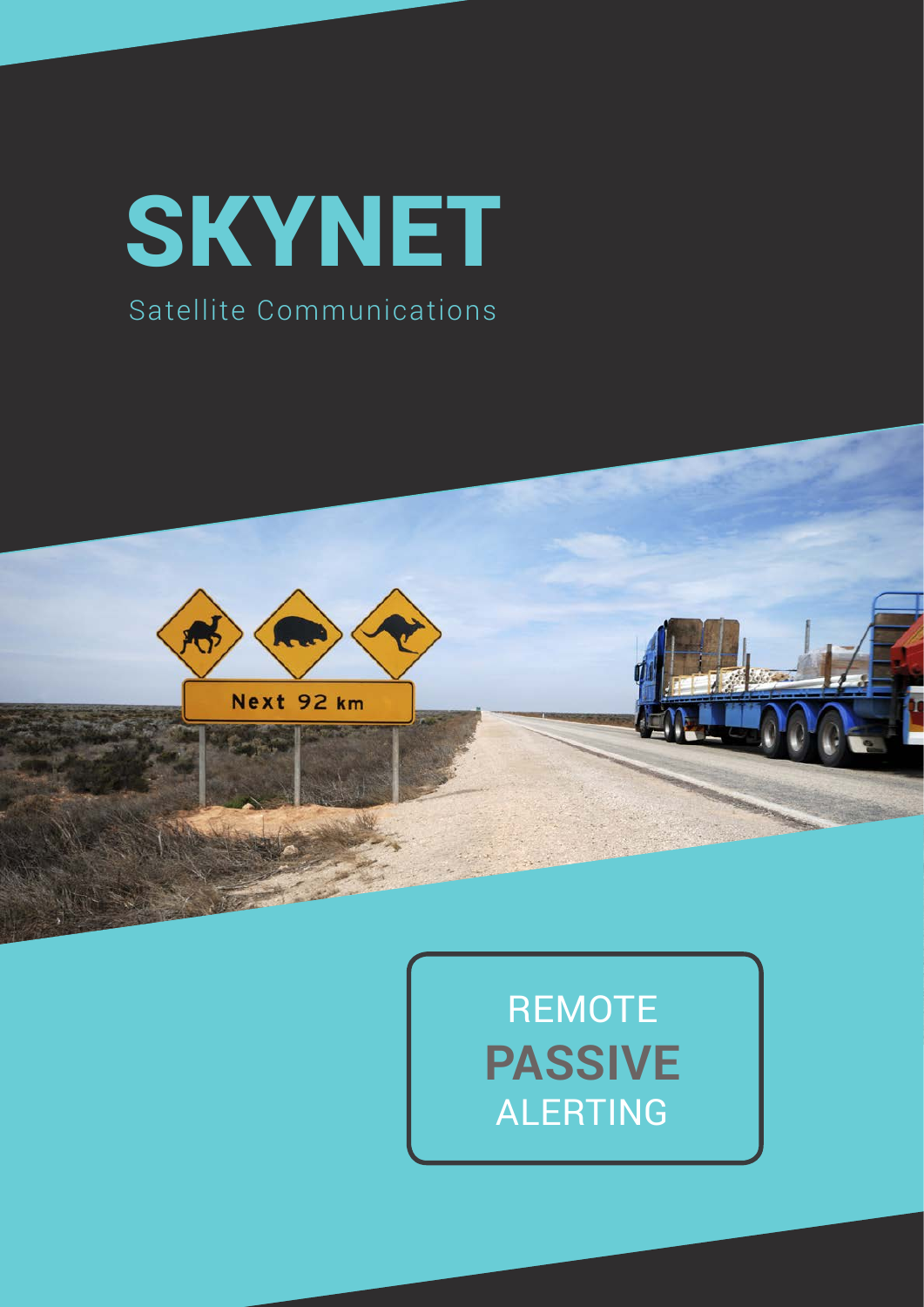# REMOTE PASSIVE ALERTING REMOTE PASSIVE ALERTING

SkyNet's Remote Passive Alerting (RPA) is a technology breakthrough in Fleet Tracking vehicle systems, specifically designed for remote operations and dangerous cargo.

REACH Aeronautical RPA offers the fastest way to alert fleet operators of serious accidents involving heavy transport and remote area operations. In these events, the driver may become incapacitated on sudden impact or the on-board vehicle tracking equipment may have insufficient time to report if damaged or destroyed.

#### *Without Remote Passive Alerting there would be no other way to receive notifications of critical incidents.*



Coverage for 100% of Land-Mass **Locations** 

SkyNet's RPA can quickly escalate remote area accident events with Back to Base Monitoring 24/7 every day of the year, knowing that in the event of serious accident an emergency response plan can be activated around the clock. This will ensure suppliers and customers will have confidence your fleet is secure and maintains the highest standards of transport safety.

With fast notification of potentially dangerous chemical or fuel spills, emergency first responders can be alerted and ready for dispatch to any remote area event quickly. When catastrophic accidents occur, the time taken to get the initial reports is vital to minimising serious collateral damage as these incidents can have a large impact on the surrounding environment or structures.





Increased Survival Rates Due to Rapid Response

COMMUNICATIONS BEYOND THE HORIZON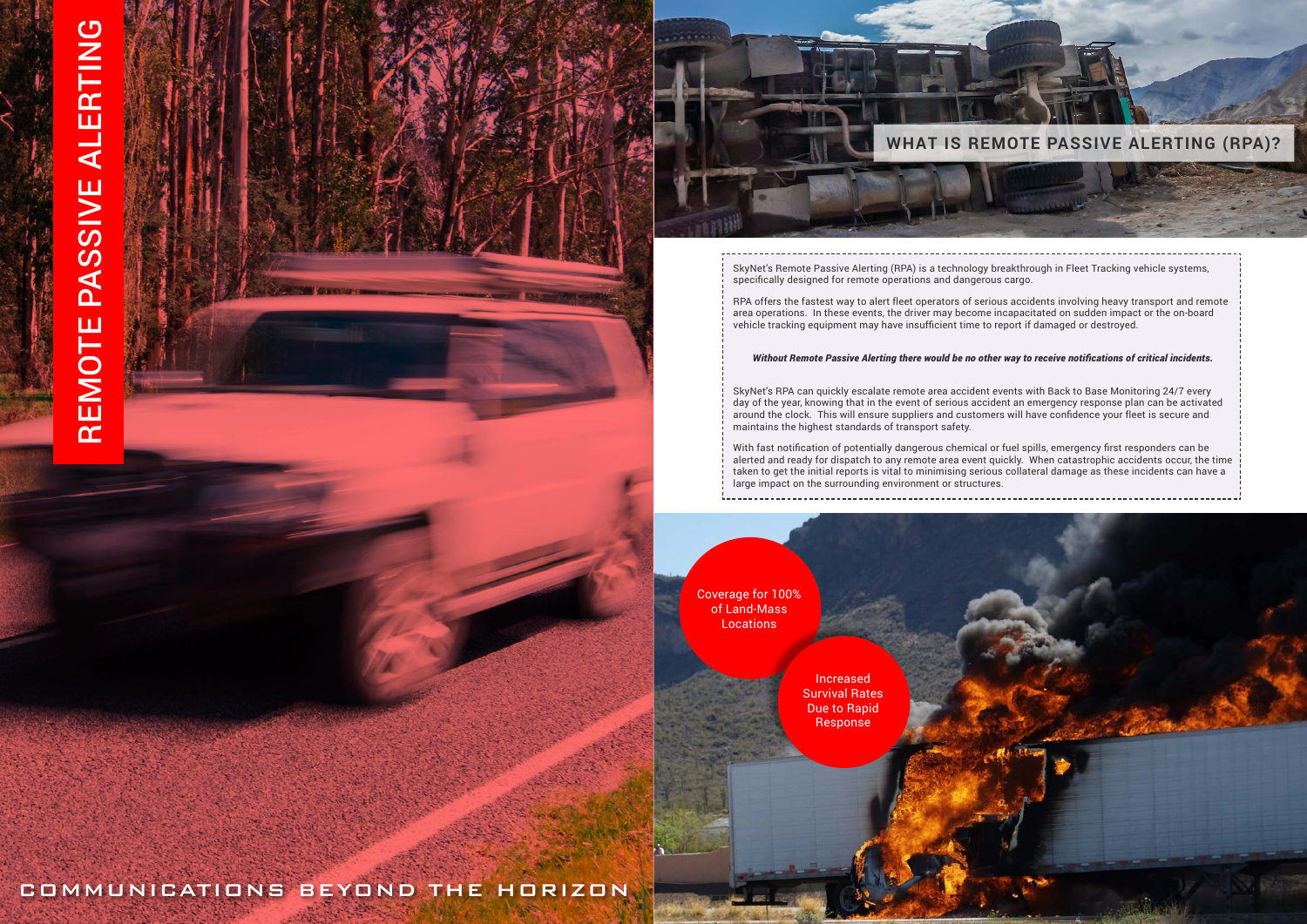SkyNet Satellite Communications 2017 | 5

## REMOTE PASSIVE ALERTING TRIGGERS

### EQUIPMENT **DESTROYED**